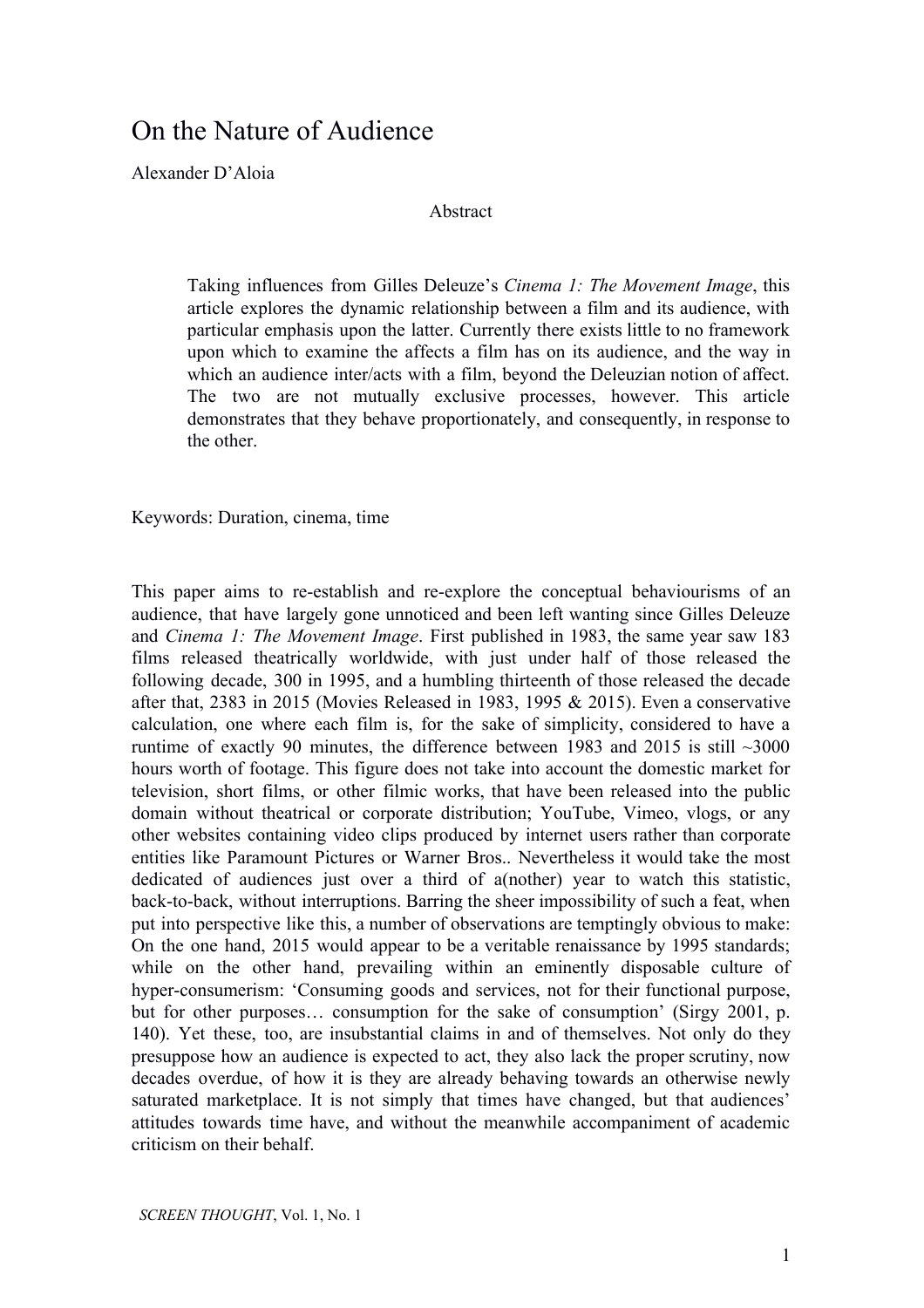In order to scrutinise an audience's behaviour towards time, however, a basis with which to analyse the nature of audience itself is still needed; one almost entirely absent from academic criticism, arguably because it has so often been taken for granted. What is less conspicuous about this absence, and ultimately suggests why it continues to go unacknowledged, remains inherently tangled up in the clunky, uncooperative nature of its conceptuality. Besides Gilles Deleuze and his 'affection-image', 'something expressed… not [existing] independently of something which expresses it' (1983, 97), there is little to no straightforward explanation of how it is they are actually behaving. An audience resists being generalised about, in isolation and in specificity. Focus too much on any individual member's experience, and one negates the group's dynamic as a whole; while no audience as a whole can truly represent the community its constituency is a part of, be it regionally, nationally, or internationally. To further compound its resistance, as a purely responsive phenomenon, an audience is always prone to changes, in the members of its constituency, and the contexts for their attraction. Since no two constituencies are reproducible, even if the same audience were to watch the same context over and over again, Christopher Nolan's *Memento* (dir. Nolan, 2000) for instance, each subsequent viewing would leave an altogether different impression on the audience, like a residue, and the magic of *Memento*'s reverse chronology would be less effective each time. As a consequence, academic criticism is left objectively hobbled while popular criticism falls back onto the subjective first-person with ostensibly fewer repercussions.

That these two perspectives, objectivity and subjectivity, are then somehow inimical to one another's scrutiny, resists exclusively within the academic community. '[S]ubjectivity… moves like these feel dangerously selfish. The risk of falling into anthropocentrism is strong… [but] unavoidable, at least for us humans.' (2012, Bogost, 64). Yet objectivity is the one anthropocentric characteristic of an otherwise unexplained shift in academic analyses of recent years, away from theoretical outcomes; and is more a symptom of the empirical culture in which academia, and the Arts especially, now inhabit, than it is a justifiable excuse for lack of bipartisan analysis. Both objectivity and subjectivity are valid interpretations when scrutinising audiences, for a critic must still watch a film, they are in no way temporarily immune to its 'affect' (1983, Deleuze, 97). Dispensing with subjectivity in favour of objectivity, the academic critic limits themselves to an analysis of overarching themes and commonalities shared across all audiences simply by overwhelming, statistical chance; one that also assumes an audience is present to view a film, but cannot guarantee that they will stay (awake) and watch it. This does not mean dispensing with objectivity in favour of subjectivity, either; doing so would only place focus back on the individual member. A re-evaluation, rather, of the two perspectives is required, where objectivity and subjectivity are examined together and by one another.

For example, the British Board of Film Classification's case study on Gaspar Noé's *Irréversible* (dir. Noe, 2002) contains the beginnings of such bipartisanship:

'During [*Irréversible*'s Cannes Film Festival] screening, over 200 audience members walked out in disgust, whilst a handful reportedly fainted and required medical attention – but those who stayed the course gave the film a five minute standing ovation' (Irreversible, para. 3).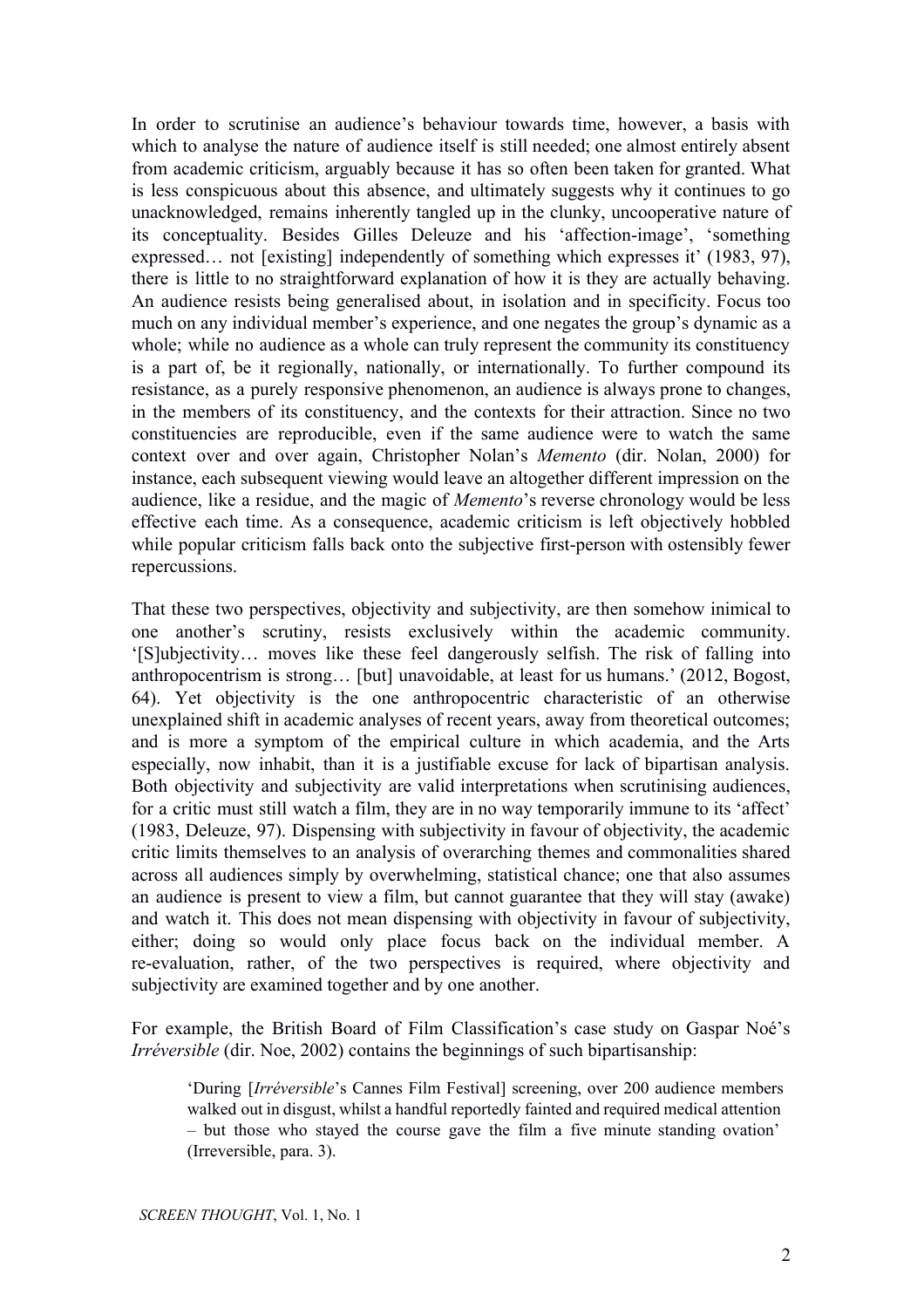It is not a matter of then categorising these responses, however, into the aforementioned basis, but acknowledging them as vital components within the audience, existing potentially throughout a film. In denying this anecdotal aspect, a whole dimension of *Irréversible* remains inaccessibly moot: The 'disgust', 'focussed around two key scenes… a fatal attack on a man in a club [*Le Tenia*, played by Jo Prestia]… [and] the extended, traumatic rape of [Monica] Bellucci's character, Alex', though whether or not the 'disgust' was 'expressed' for both 'scenes' is largely unclear (Irreversible, para. 7). Were they to occur for just the 'fatal attack', one could argue that the audience's reactions are in direct response to the 'gratuitous' 'fire extinguisher… used to smash [*Le Tenia*'s] head into a bloody pulp' 'over 20 times.' (Irreversible, para. 7 & 8). Were they to occur for just the 'traumatic rape' instead, the same reactions would give credence to the notion that 'the viewer is thus held hostage to Alex's ordeal for a seemingly endless period.' (Irreversible, para. 9). Indeed this notion only carries weight when it is analysed in conjunction with the audience. That 'over 200 audience members walked out' actually 'expresses' more about the effectiveness of the 'traumatic rape' than the scene ever could objectively. Here 'the imprisonment of the spectator' (2002, 112) as Lev Manovich describes it, is at once realised and at the discretion of the 'spectator', the individual member's experience, as it is for every film; something *Alex* and the everyday victims of sexual assault do not have the luxury of choosing, but the audience, being figuratively 'held hostage' by the film, responds to instinctively.

These components are only revealed in the presence of very particular 'affection-image[s]', noticeably controversial ones. Depending on how much they disrupt 'the imprisonment of the spectator', some of these components could also be considered connotatively negative 'expresseds' (1983, Deleuze, 97). In the case of *Irréversible*, while appearing objectively negative because the nature of the audience is disrupted, they do have a subjectively positive impact on the interpretation of the film, simultaneously. To alleviate the simultaneity of the contradictory terms positive and negative, if the context of an audience is still understood to mean a film, then these components, 'existing independently of something which expresses' them, are conceivably its subtext. Use of the term "subtext" in place of the term 'expresseds' is in order to differentiate it from 'the set of the expressed and its expression', the 'disgust' being 'expressed' in the presence of very particular 'affection-image[s]', and the gamut of potential behaviours 'existing' latently within all audiences in response to an entire film. Where the two terms differ is in their specificity: This way no individual 'expressed' is preferenced over another, and the audience as a whole is at least acknowledgeable in the absence of an anecdotal aspect like *Irréversible*'s.

Now the absence of closer scrutiny becomes increasingly more apparent. Not every film has this anecdotal aspect, and not every film is as controversial or as widely criticised, or can be, as *Irréversible* is. Yet each and every film has an undeniable subtext; even in the complete nonattendance of an audience, nothing still happens. Unfortunately the solution resides within the problem: What has previously been explained, and thus explained away, within the operation of the 'affection-image', a two-step process whereby an object onscreen translated to be a 'face' offscreen by the audience is then retranslated to be a 'face' onscreen again (1983, Deleuze, 97). This same translation process underestimates, as well as oversimplifies, the nature of audience. Unlike the camera, the audience is not an objectively mechanical process, it could translate an 'affection-image', just as it could mistranslate the 'affect' of a film altogether, but it is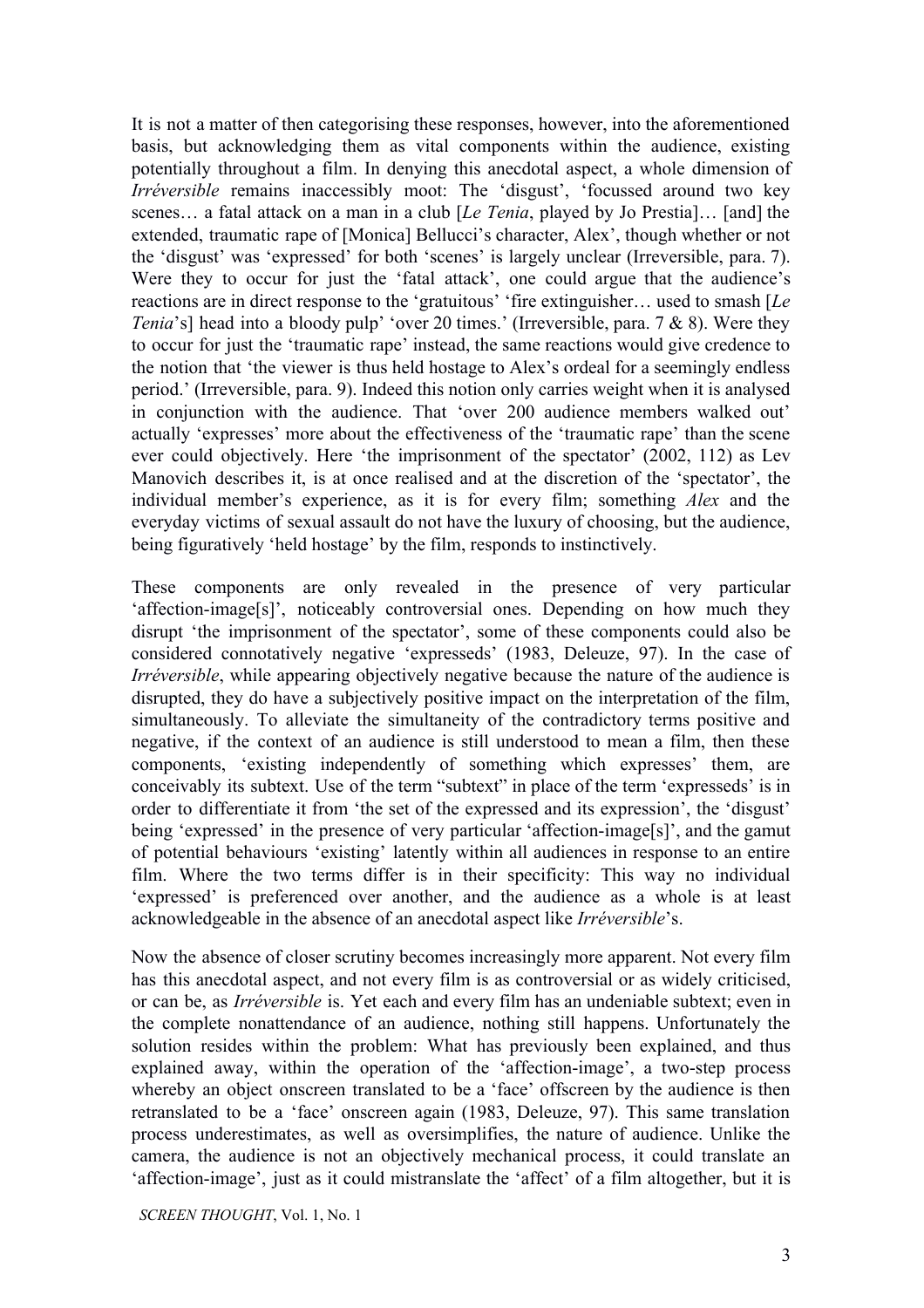by no means ever forced to. How an audience translates what it decides to translate, if and when it is translating, and not how they go about that translation, could be said to be the nature of audience itself. The solution, then, is to reintegrate the subjective experience of a film as it is seen by an audience back into this translation process; where an anecdotal aspect is otherwise absent, the critic can supplement their own experience as an audience member, but must concede that it is not a permanent substitute for the experience of the audience as a whole, or the nature of audience itself.

There are a number of elements to this nature, however, that need not be reinvented in light of this reintegration. Roland Barthes' characterisation of the '*studium*' and the '*punctum*' of a photograph is such an example (2006, 25-27); and since photography and film share the same ancestry, there is no better framework on which to draw parallels from. The '*studium*' of a photograph is in fact similar to how the 'affection-image' operates in a film, in that it, too, requires an audience to 'participate' with a photo and complete its 'co-presence' (2006, Barthes, 25). It is something that Barthes 'perceive[s] quite familiarly as a consequence of [his] knowledge, [and his] culture' (2006, 25), and what Deleuze characterises as the 'icon' of the 'affection-image' (1983, 97). Where the '*studium*' and the 'punctum' differ, again, is in their specificity: If the '*studium*' is interpreted to be the objective component of the nature of audience, 'embodied in states of things... a determinate space-time, spatio-temporal coordinates, objects and people, real connections between all these givens' (Deleuze 1983, 97), then the '*punctum*', as 'this element which rises from the [photograph], shoots out like an arrow, [and] pierces [only] me[, Barthes]' (2006, 26) could then be considered the subjective component of the nature of audience.

For example, Gaspar Noé's 'face' in *Irréversible*, credited as one of two *Rectum Visitors*. Without the 'knowledge' of what Gaspar Noé's face looks like, or that he is even a part of his own film, his face is translated objectively and 'quite familiarly' as just another 'face'; like the '*studium*'. There is nothing technically wrong with this translation, either; it in no way diminishes the 'disgust' 'focussed around two keys scenes'; nor is it crucial to the audience's overall understanding of the film; because Gaspar Noé's face is still a 'face' regardless of it being recognised or not. Yet his face is technically, and simultaneously, mistranslated by those members of the audience who do not subjectively share in this 'knowledge'; his 'face' 'pierces' but a few members as being the one belonging to Gaspar Noé's face, like the '*punctum'*. When put into perspective like this, the audience's experience appears to be split, when the film is directly appealing to those potential components 'existing' latently within it instead; to an audience within the audience, running seamlessly throughout the first. In a moment of subjectivity, a previously hidden aspect of the nature of audience is alternatively exposed, and can now be properly scrutinised. That it serves no other purpose in the film than to be found by the audience, like an easter-egg, could not be construed in objectivity alone.

Already two conclusions can be drawn from this example: That the audience is capable of bringing 'knowledge' to a film, via its memory; and that they utilise this 'knowledge' in order to establish 'connections between all these givens' in ways not necessarily objective in their origin. One could also argue that in the absence of certain 'knowledge', placeholder 'knowledge' is reserved until certain 'knowledge' is acquired, as in the case of Gaspar Noé's 'face' and Gaspar Noé's face. Since 'knowledge' can be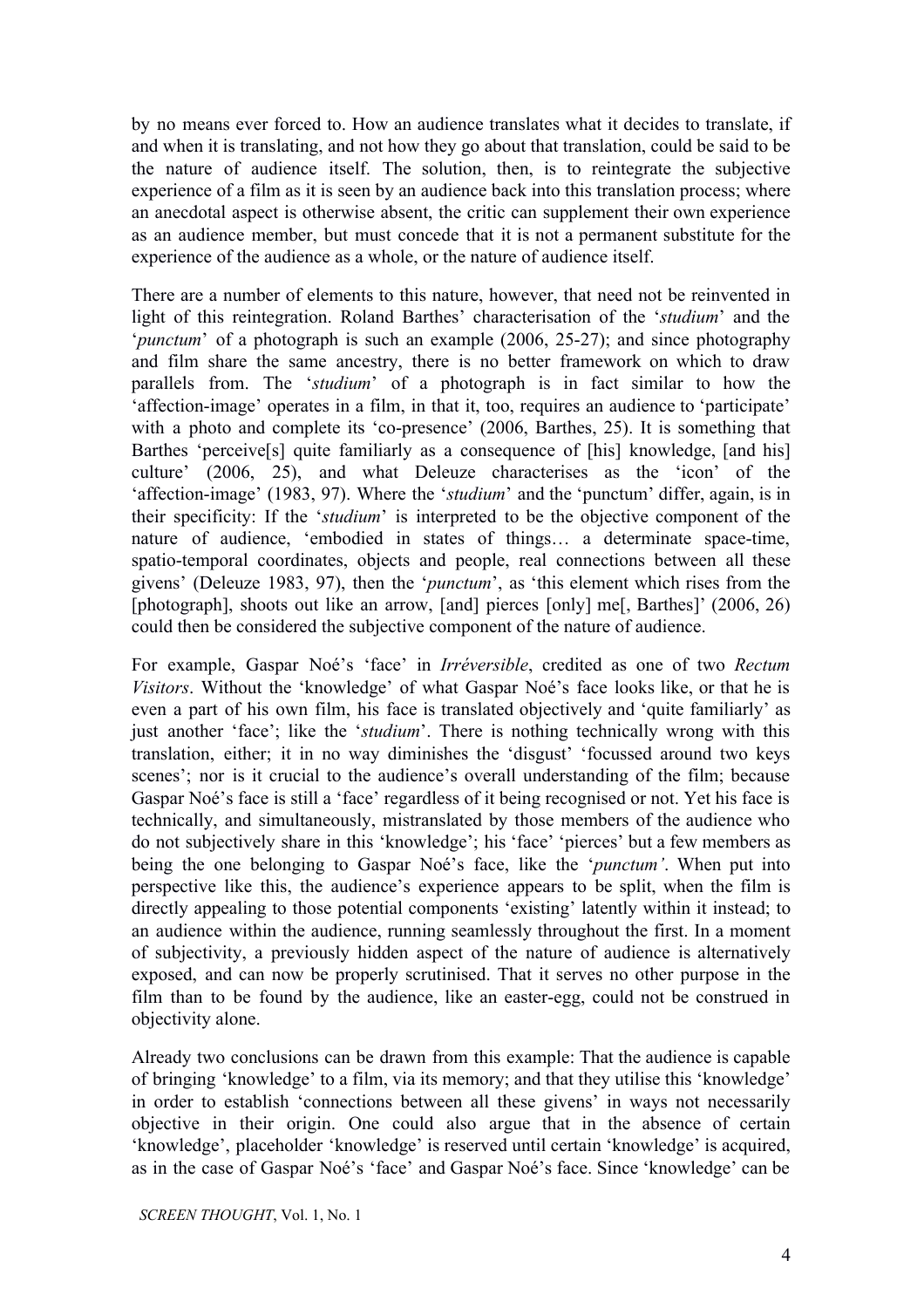both objective and subjective, the latter being contingent upon whether or not a certainty does exist, then the interrelationship between audience and film changes depending on the objectivity and subjectivity of an 'affection-image' better characterised as a "memory-image". It is memory from which this 'knowledge' is derived, and experience which contributes to that 'knowledge', but it should not be confused with the process of remembering. Remembering, rather, is the audience's process of accessing, identifying, and re/translating the 'affection-image', as well as consulting a repository of 'knowledge' unique to each and every audience member. Indeed the nature of audience is sustained only when the 'knowledge' of one audience member overlaps with another, and another, within the shared experience of the film.

It is this same repository of 'knowledge', or lack thereof, that *Memento*'s reverse chronology relies on for its effectiveness. Told backwards from the perspective of its short-term memory impaired protagonist *Leonard*, played by Guy Pierce, the audience knows as much about *Leonard*'s past as *Leonard* does at the outset of the film, as if they, too, had had their short-term memories impaired. The aforementioned magic of this effect, however, slowly wears off as the film unfolds, and the audience, memorising as much of the experience of the film as they can, eventually pieces together a sequence of events *Leonard* cannot. Subsequent viewings of the film nullify this effect because the audience is not actually impaired, it remembers, it has a residual 'knowledge' of the film after watching it, and is more likely to be remembering than it is memorising a film it has already watched. For an audience is not a static phenomenon; its members are constantly updating their repository of 'knowledge' external to a film, from film to film, to experiences altogether unrelated to the nature of audience. Without this repository of 'knowledge', it would be effectively impossible for an audience to translate the 'affection-image[s]' of a film: An 'affection-image' of a 'face' would have no 'knowledge' of a face to affect. It is therefore important for a film to share in some of the 'knowledge' its audience does, like a universal language they are both capable of speaking.

Yet this universal language can be an effect manipulated in and of itself when concerning examples like Stan Brakhage's experimental short film *The Dante Quartet* (dir. Brakhage, 1987). Hand-painted onto 70mm and 35mm film stock, most of its footage is abstract expressionist in style; swirls of indiscriminate shapes, colours, and patterns; occasionally superimposed onto 'a face, or a facial equivalent' (1983, Deleuze, 97), some hardly long enough onscreen to be qualified as such. Two typewritten and four handwritten title-cards divide the footage into, respectively: '*The Dante Quartet* [¶] *Copyright 1987* [¶] *By Stan Brakhage'* (1987, min. 00:02) and '*The Dante Quartet*' (1987, min. 00:05); '*Hell Itself*' (1987, min. 00:1100:16)*,* '*Hell Spit Flexion*' (1987, min. 01:50-01:52), *'Purgations'* (1987, min. 02:32-02:33), and '*existence is song'*  $(1987, \text{min}, 04:55-04:56)$ . Besides this, there is very little for the audience to translate objectively except the colours as individual colours themselves. That the film reflects Brakhage's own frustrations with English translations of Dante's *The Divine Comedy* (Alighieri 2009) can only be qualified with a highly subjective interpretation Brakhage himself gave in a 2002 interview with Bruce Kawin as part of a DVD Commentary on *By Brakhage: An Anthology* (dir. 2004):

'… I [Brakhage] can't handle the language anymore, like I can't read one more translation of *The Divine Comedy*… I realize it's in my eyes all the time, that I have a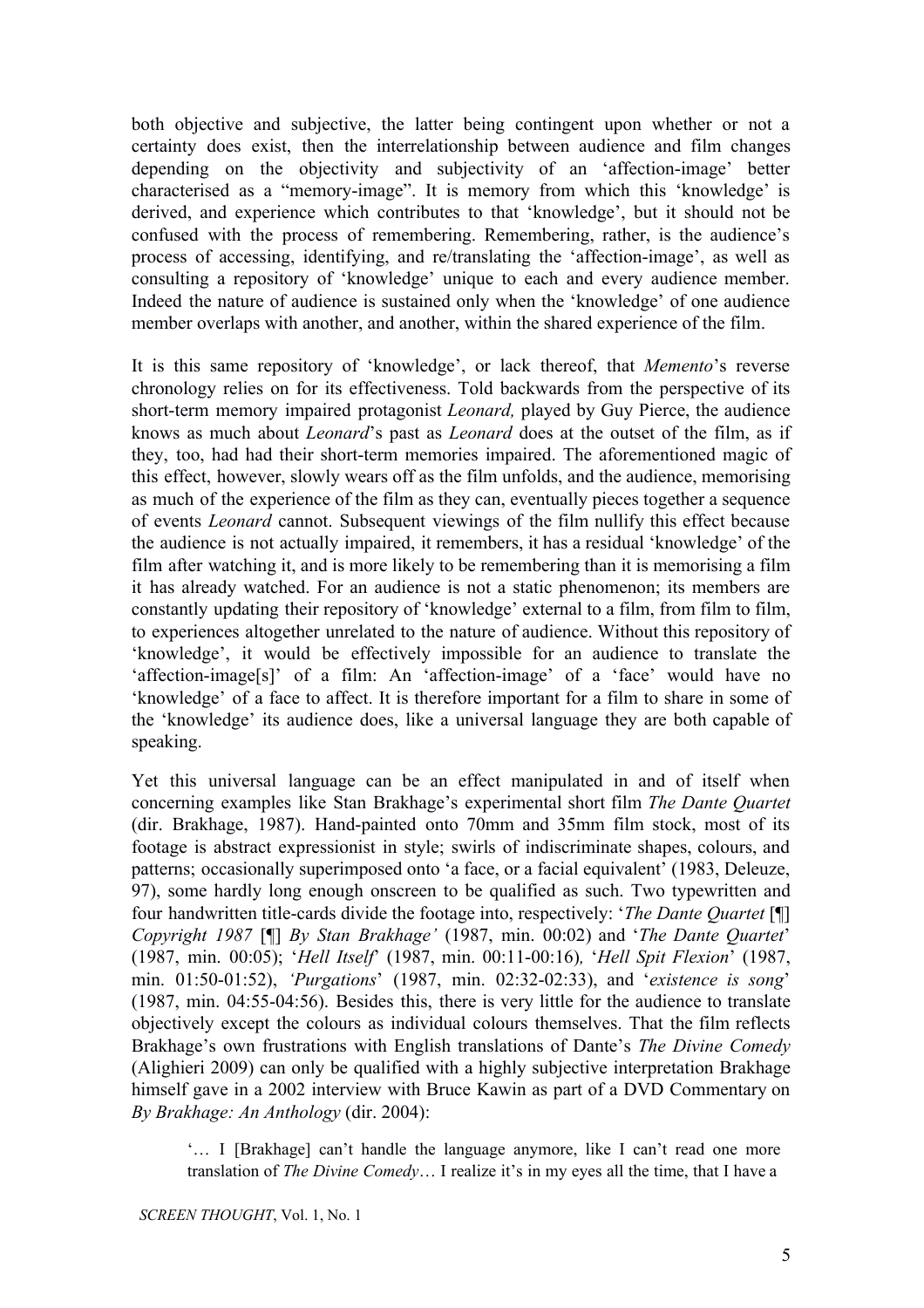vision of Hell… kind of a springboard in my thinking… purgation… something that's as close to Heaven as I would hope to aspire to, which I call "existence is song"… a visual corollary of it, but that is a story.' (dir. 2004)

Without this intertextual 'knowledge', however, the film acts like a 'springboard' for the audience to subjectively interpret its footage as they please; while the title-cards constrain their interpretations to whatever objective 'knowledge' the audience potentially knows about *The Divine Comedy*, or what they think Hell itself could be and what '*Hell Itself*' could mean.

A binary emerges from this dichotomy of 'knowledge', the one objective, the other subjective, the one internal to a film, the other external to a film, clearly dependent upon the audience (see Figure 1.). Both affect interpretations of a film differently, some more adversely than others: As in the case of Gaspar Noé's 'face' and Gaspar Noé's face, the objective 'knowledge' of 'face' is more important for audiences to know because the subjective 'knowledge' of his face still requires the objective 'knowledge' in order to successfully translate an object onscreen as a 'face' offscreen, and that 'face' as the one belonging to Gaspar Noé's face. Just as subjective 'knowledge' is not strictly required for an audience to translate an object onscreen as a 'face' offscreen, objective 'knowledge' is not required for an audience to be able to watch a film: When concerning an example like *The Dante Quartet*, were an audience or an audience member unable to read its English title-cards, they would still be able to watch the film, just without their interpretations constrained. Where the dichotomy differs, yet again, is in its specificity: That which is objective 'knowledge' to an audience can be considered internal to a film's interpretation because it is derived more from a film's 'affection-image[s]'; while that which is subjective 'knowledge' to an audience can be considered external to a film's interpretation because it is derived more from the audience's memories; but neither is a mutually exclusive process.

For example, J. J. Abrams' *Star Wars: The Force Awakens* (dir. Abrams, 2015), as part of a continuation of George Lucas' *Star Wars: Episode I – The Phantom Menace* (dir. Lucas, 1999), *Star Wars: Episode II – Attack of the Clones* (dir. 2002), *Star Wars: Episode III – Revenge of the Sith* (dir. 2005), *Star Wars: Episode IV – A New Hope* (dir. 1977), Irvin Kershner's *Star Wars: Episode V – The Empire Strikes Back* (dir. Kershner,1980), and Richard Marquand's *Star Wars: Episode VI – Return of the Jedi* (dir. Marquand, 1983), requires, as well as cultivates, a mixture of objective 'knowledge' within subjective 'knowledge', and subjective 'knowledge' within objective 'knowledge', within its audience. Like its predecessors, *The Force Awakens* relies heavily upon the memory of its audience, and in turn, their subjective 'knowledge' of the objective 'knowledge' of the *Star Wars* universe, like a dialect within the universal language of film, for *The Force Awakens* to be at its most objectively effective. Even *A New Hope* had to first qualify its 'affection-image[s]' beforehand, through archetypal concepts its audience would already be 'quite' familiar with; concepts like 'civil war', 'Rebel', 'evil Galactic Empire', 'DEATH STAR', 'Princess', and 'freedom' (dir. Lucas 1977, min. 00:37-01:31)) in what has since become infamously known as its opening crawl. In doing so, the audience is subjectively primed for *A New Hope*'s objective adaptations of each concept; the 'DEATH STAR' as the seemingly innocuous moon of *Alderaan* of which it is not; as a way of easing 'real connections between all these givens' within the audience.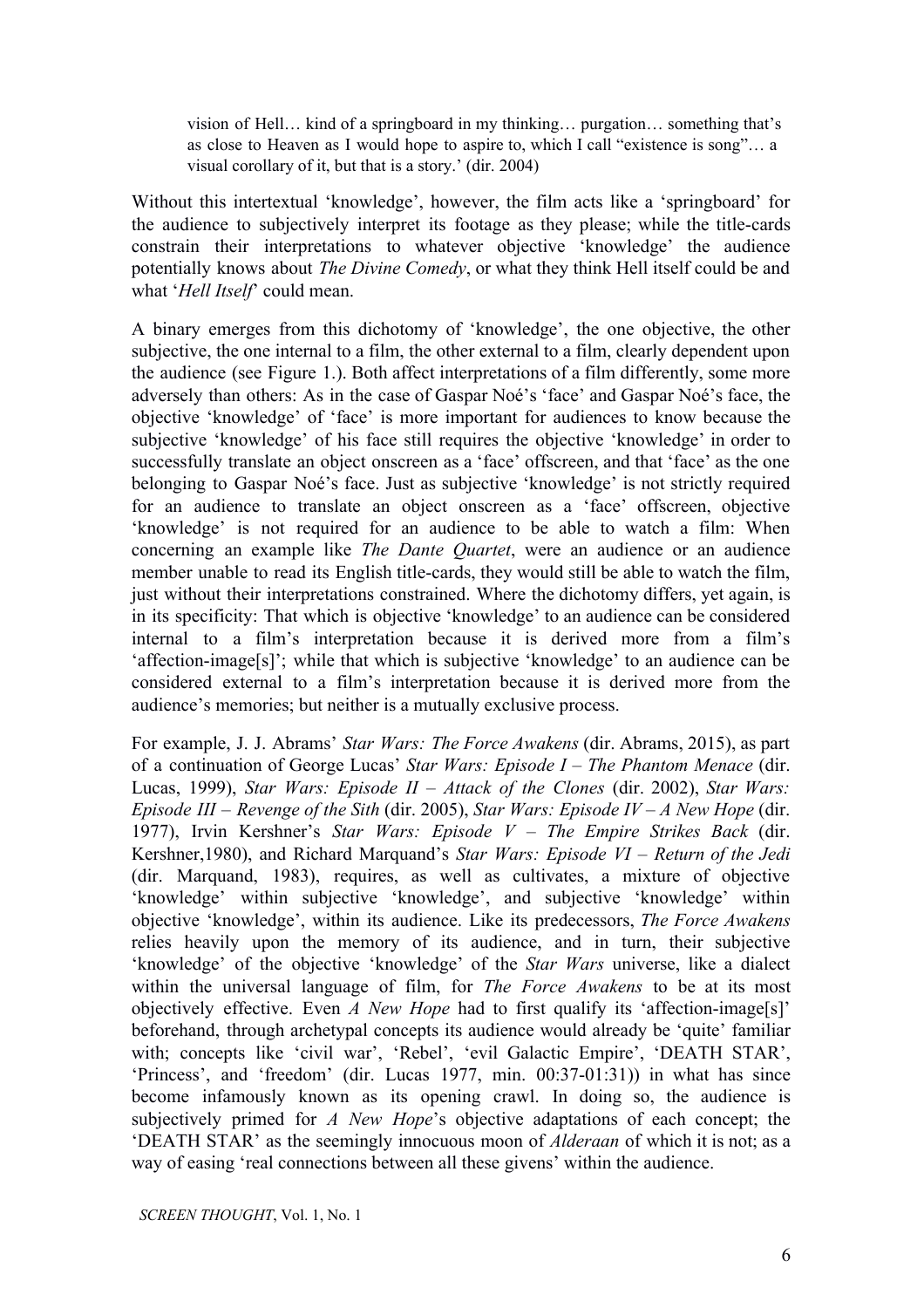There are a number of advantages in cultivating such 'connections', as there are disadvantages, that *The Force Awakens* amply demonstrates. Characters like *Han Solo* (reprised by Harrison Ford) and *General Leia* (reprised by Carrie Fisher) are as potent as they are meaningless with/out the history of the *Star Wars* dialect; their coincidental appearance in the film has no objective reasoning otherwise; even with the mention of 'General Leia' (dir. Abrams 2015, min. 00:37-01:17) in the film's opening crawl, unlike Gaspar Noé's 'face' and Gaspar Noé's face, 'General Leia' is not an objective concept unto itself. The film's characters are continuing with, as the film itself is a continuation of, purely subjective 'knowledge' its audience is presumed to be aware of. That *General Leia*, for instance, was once 'Princess' *Leia* is only inferenced by *Han Solo* (dir. Abrams 2015, min. 01:20:23), and again insinuated by *C-3PO* (reprised by Anthony Daniels) in a humorous slip of the tongue (dir. Abrams 2015, min.  $01:20:14-01:20:16$ ); indeed, one could argue that it is only humorous because *General Leia*'s renowned status as 'Princess' *Leia* during *Episode*s *IV*, *V*, and *VI* has changed. Several other moments sprinkled throughout the film, serving no intrinsic purpose in and of themselves, also appeal objectively to the audience's subjective 'knowledge' of the *Star Wars* dialect: When *Finn* (played by John Boyega) picks up the same remote droid *Luke Skywalker* (played by Mark Hamill) did back in *A New Hope*, but unfamiliar with its purpose, tosses it aside (dir. Abrams 2015, min. 48:53); or when *Rey* (played by Daisy Ridley) unveils *Luke Skywalker*'s, formerly *Darth Vader*'s (voiced by James Earl Jones, played by David Prowse, Sebastian Shaw, and Hayden Christensen, respectively), lightsaber for the first time (dir. Abrams 2015, min.  $01:05:30-01:05:32$ ), the significance of this weapon's history is all but unknown to her.



Instead of easing 'real connections between all these givens', *The Force Awakens* actively encourages them, in what many popular critics have heavily criticised for being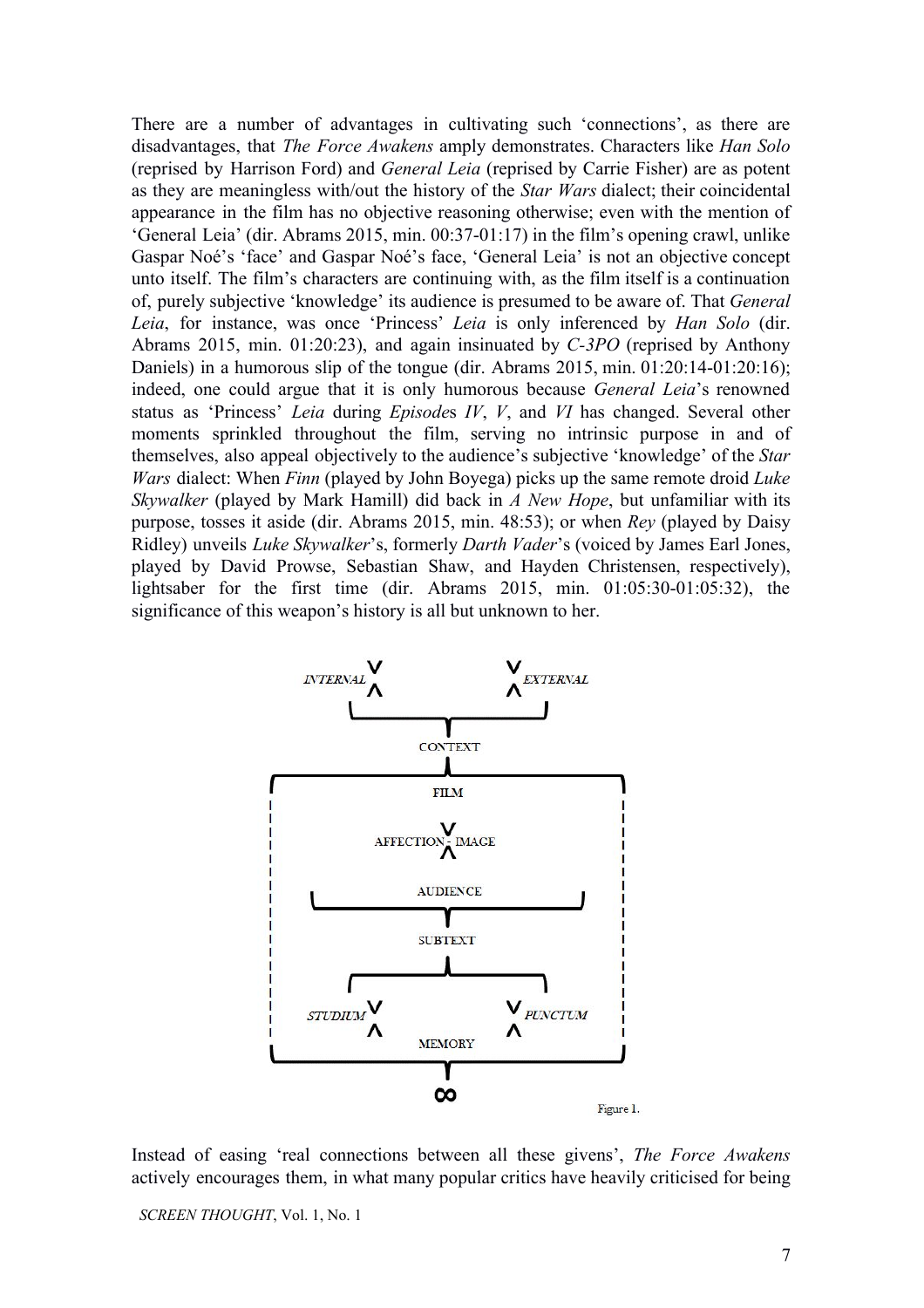too nostalgic. Yet this nostalgia is an altogether different process than remembering, or memorising, is for the audience; rather, it is a unique combination of the two processes, simultaneously, with its own effect. Where popular critics, like Dan Golding and Peter Suderman, are hasty to criticise 'material that asks us to remember some *Star Wars* films, but not others' (Golding 2015, para. 6) while 'appeal[ing] to nostalgia for the widely beloved original [*A New Hope*]' (Suderman 2015, para. 8), it is this same 'nostalgia' that further involves the audience into the film, as a film made especially for the audience. Their deliberate involvement is one also confirmed by Abrams himself in a December 2015 interview he gave with Scott Dadich:

*'The Force Awakens* has this incredible advantage, not just of a passionate fan base[,] but also of a backstory that is familiar to a lot of people […] If you are a fan of [the] *Star Wars* [dialect], what they [the characters] experience [in the film] will have added meaning.' (2015, para. 7)

This "added meaning" not only comes from the film, but like the Larsen effect, is contributed to by the audience, thus amplifying its 'affection-image<sup>[s]'</sup> as well as their affect, and heightening the audience's overall experience of the film.

Quietly, the days of 1983, though no more or less important now than then, slip farther and further away by contemporary standards; and so they should, and so shall this, as the nature of audience, and that of film, continues onwards. Like *The Force Awakens*, this paper is as much a part of the present as it is of the past, one that could not be construed otherwise. It has revealed a subtle yet complicated series of processes running seamlessly and rather elegantly throughout an audience, without which the 'affection-image' would be unable to properly affect. Characterised here for the first time instead as a "memory-image", in an effort to redress, as well as empower, audience as concept independently of the 'affection-image[s]' for their attraction, theirs is a sorely misunderstood function in the appreciation of film, one which drives, and ultimately fuels, the industry of entertainment. While the impacts of this industry on the  $20<sup>th</sup>$  and  $21<sup>st</sup>$  Century audience are yet to be properly scrutinised in direct regards to time, with the preliminary groundwork for its nature now established, it is only a matter of—time.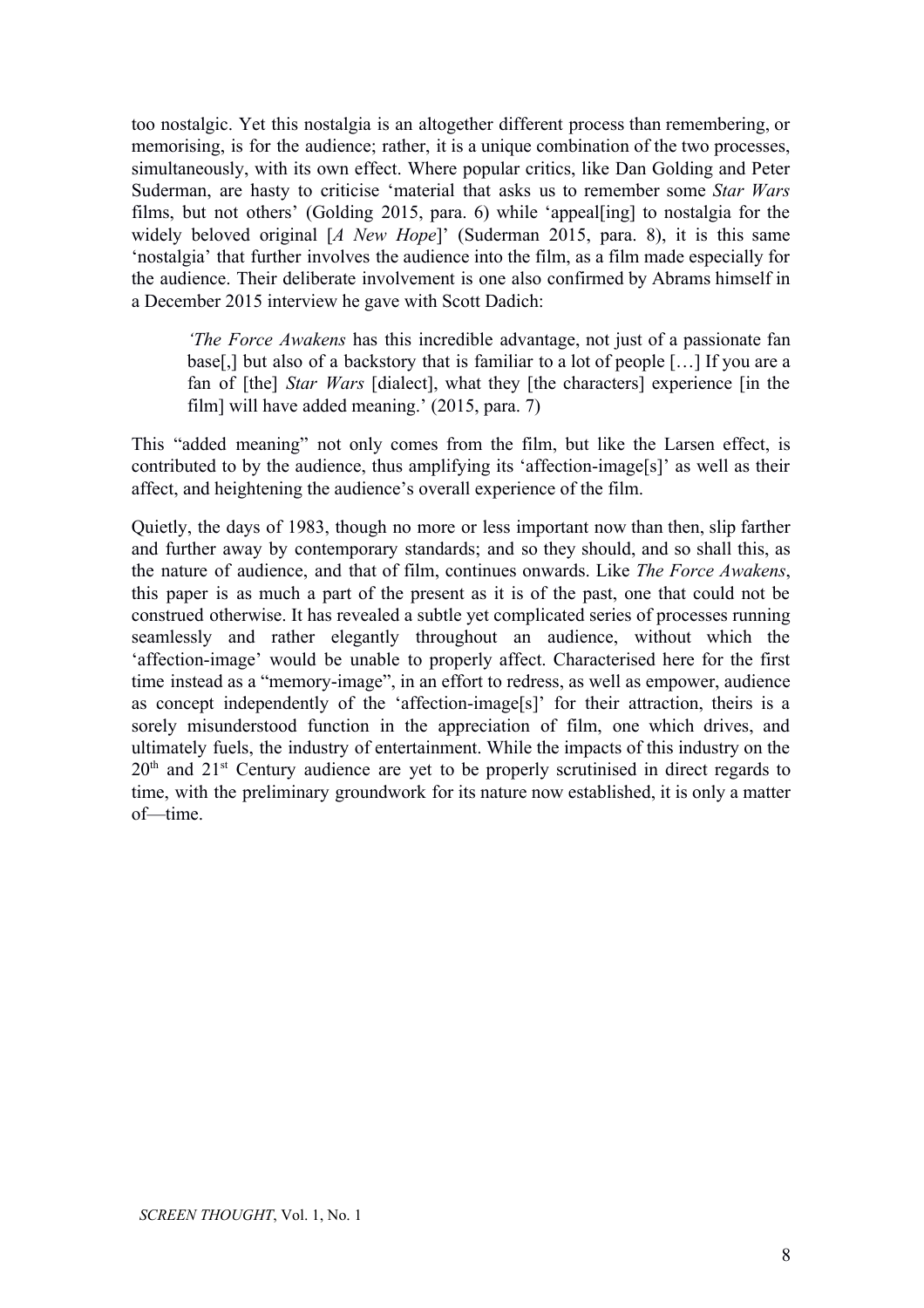## REFERENCES

Abrams, JJ (dir) 2015), *Star Wars: The Force Awakens*, Walt Disney Studios Motion Pictures, USA.

Barthes, R 2006, *Camera Lucida*, trans. Richard Howard, London: Vintage, UK.

Bogost, I 2012, *Alien Phenomenology, or What It's Like to Be a Thing*, University of Minnesota Press, USA.

Brakhage, S (dir) 2004, *By Brakhage: An Anthology*, DVD, Criterion Collection, USA.

Brakhage, S (dir) 1987, *The Dante Quartet*, DVD, Criterion Collection, USA

Dadich, S 2015, *Lucky VII*, *Wired*, viewed 25 December 2015, http://www.wired.com/2015/11/star-wars-force-awakens-ji-abrams-interview/

Dante, A 2009, *The Divine Comedy*, trans. H. F. Carey, Herts: Wordsworth Editions, UK.

Deleuze, G 1997, *Cinema 1: The Movement Image*, trans. Hugh Tomlinson & Barbara Habberjam, University of Minnesota Press, USA.

Golding, D 2015, *The Weaponized Nostalgia of Star Wars: The Force Awwakens*, *Kotaku*, viewed 19 November 2015, http://kotaku.com/the-weaponised-nostalgia-of-star-wars-the-force-awaken-1743413723

Irreversible 2012, *Irreversible*, *The British Board of Film Classification*, viewed 25 December 2015, http://www.bbfc.co.uk/case-studies/irreversible

Kershner, I (dir) 1980, *Star Wars: Episode V – The Empire Strikes Back*, 20<sup>th</sup> Century Fox, USA.

Lucas, G (dir) 1999, *Star Wars: Episode I – The Phantom Menace*, 20<sup>th</sup> Century Fox, USA.

Lucas, G (dir) 2002, *Star Wars: Episode II – Attack of the Clones*, 20<sup>th</sup> Century Fox, USA.

Lucas, G (dir) 2005, *Star Wars: Episode III – Revenge of the Sith*, 20<sup>th</sup> Century Fox, USA.

Lucas, G (dir) 1977, *Star Wars: Episode IV – A New Hop*,  $20<sup>th</sup>$  Century Fox, USA.

Manovich, L 2002, *The Language of New Media*, 2002, MIT Press Ltd., USA.

Marquand, R (dir) 1983, *Star Wars: Episode VI – Return of the Jedi*, 20<sup>th</sup> Century Fox, USA.